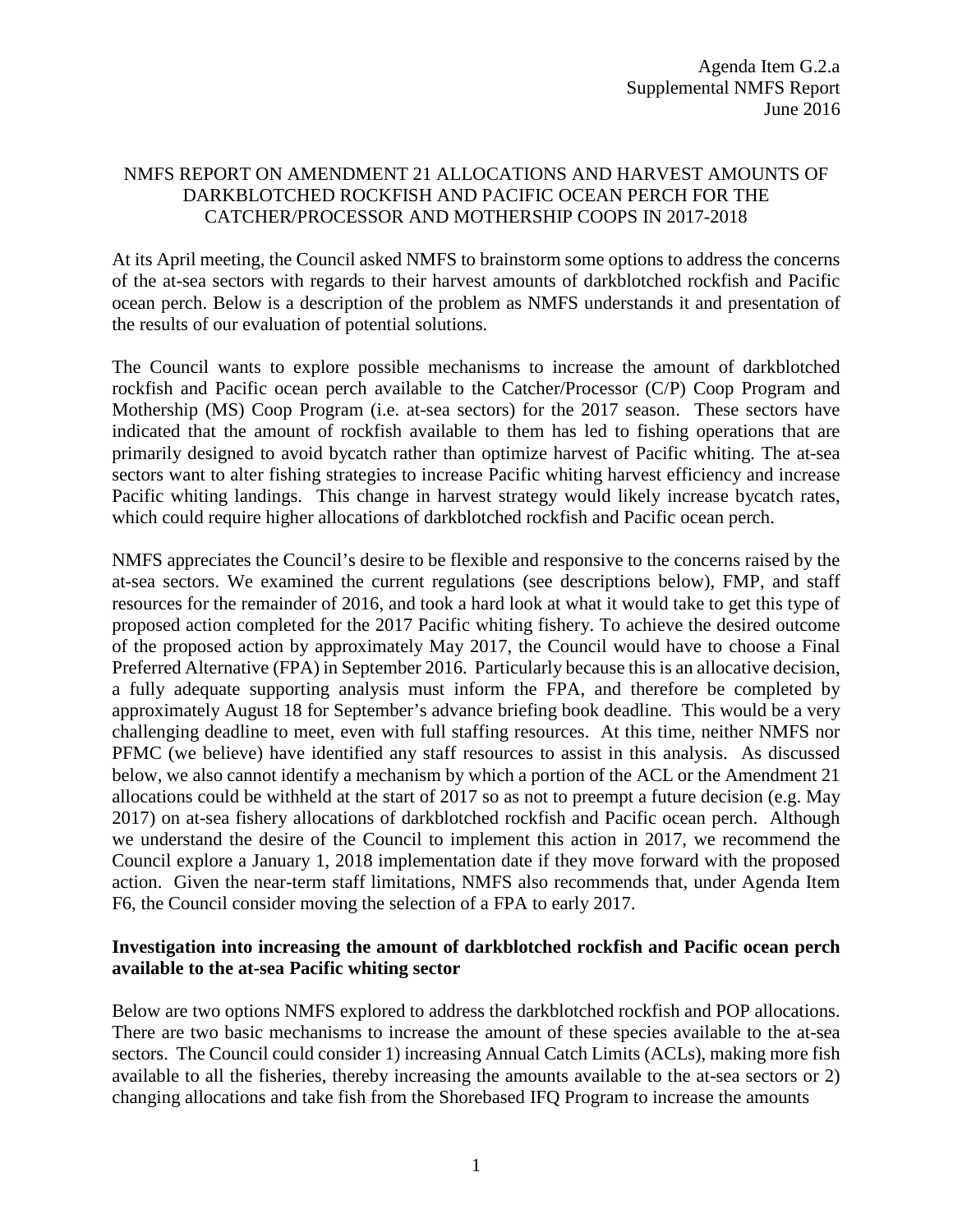available to the at-sea sectors (as discussed in [G.2.a WDFW](http://www.pcouncil.org/wp-content/uploads/2016/06/G2a_WDFW_Rpt1_AM21_JUN2016BB.pdf) Report 1 and [G.2.a Supplemental](http://www.pcouncil.org/wp-content/uploads/2016/06/G2a_Sup_WDFW_Rpt2_AnalysisAltsRevAM21_JUN2016BB.pdf)  [WDFW Report](http://www.pcouncil.org/wp-content/uploads/2016/06/G2a_Sup_WDFW_Rpt2_AnalysisAltsRevAM21_JUN2016BB.pdf) 2). Per the discussion above, NMFS notes that changes to Amendment 21 allocations will not meet the Council's desired timelines.

## *Option 1 – Increasing ACLs (No Change to Amendment 21 Allocations)*

Increasing ACLs to the maximum extent practical can be done in the 2017-2018 harvest specifications rulemaking by January 1, 2017, but comes with restrictions, as the ACL cannot exceed the Acceptable Biological Catch (ABC) or the ACL from the rebuilding plan. For Pacific ocean perch, NMFS does not recommend considering extending the time to rebuild in order to increase the ACL at this time. For widow rockfish, given its rebuilt status NMFS notes that the Council has already chosen to apply the default harvest control rule of ACL=ABC, which increases the ACL compared to the 2015-2016 biennium. For darkblotched rockfish, the Council chose a final preferred alternative (FPA) ACL of 490 mt. The Council could reconsider this decision under Agenda Item G.4 and set the ACL as high as the ABC to increase the amount of darkblotched rockfish available to the at-sea sectors. Decisions on harvest specifications are relatively shortterm, as they are revised every two years. Therefore, this should be considered a short term solution to partially meet the Council's objectives.

Under this option, the at-sea sectors would have immediate (i.e. start of the 2017 season) access to higher amounts of darkblotched rockfish than under the current FPA harvest specification and PPA management measures in the 2017-2018 Harvest Specifications and Management Measures [\(Table](#page-1-0)  [1\)](#page-1-0). If the darkblotched rockfish ACL were set equal to the ABC, amounts available to the C/P sector would increase from 13.5 mt to 17.8 mt and 18.5 mt in 2017 and 2018, respectively. The amounts available to the MS sector would increase from 9.5 mt to 12.6 mt and 13.0 mt in 2017 and 2018, respectively. Under this option, the status quo allocation percentages to each trawl sector would remain intact, and the Shorebased IFQ Program would not receive a decreased proportion of the total harvest guidelines, as they would under the Council's proposed alternative (see also Option 2, below).

| <b>DARKBLOTCHED</b>    | Year | <b>ACL</b> | <b>FISHERY</b> | C/P  | MS (mt) | <b>SB IFQ TOTAL</b> |
|------------------------|------|------------|----------------|------|---------|---------------------|
|                        |      | (mt)       | HG (mt)        | (mt) |         | (mt) a/             |
| Council's FPA ACL      | 2017 | 490        | 462.8          | 13.5 | 9.5     | 416.7               |
|                        | 2018 | 490        | 462.8          | 13.5 | 9.5     | 416.7               |
| $ACL = ABC$            | 2017 | 641        | 613.8          | 17.8 | 12.6    | 552.6               |
|                        | 2018 | 663        | 635.8          | 18.5 | 13.0    | 572.4               |
| Council's proposed     | 2017 | 490        | 462.8 $a/$     | 25   | 20      | 394.7 $a/$          |
| alternative            | $\&$ |            |                |      |         |                     |
| allocations/set-asides | 2018 |            |                |      |         |                     |

<span id="page-1-0"></span>*Table 1. Comparison of the C/P and MS (at-sea) allocations for darkblotched rockfish when comparing the Council's FPA ACL and setting the ACL=ABC.* 

a/ These values are not explicitly Council-proposed, but are the resulting values resulting from the C/P and MS amounts and the Council's FPA ACL of 490 mt.